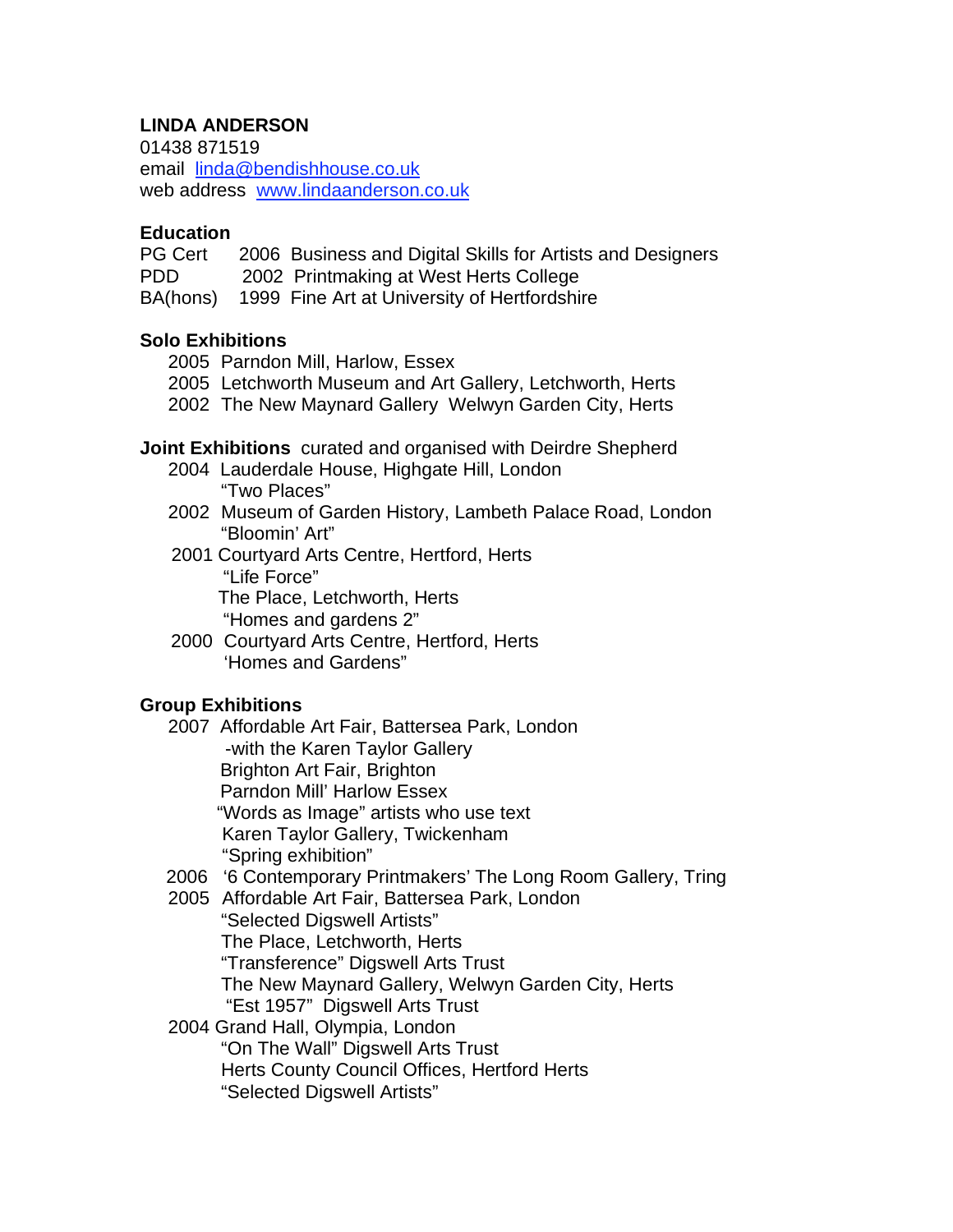Mill Green Museum, Welwyn Garden City, Herts "Selected Digswell Artists"

- 2003 Business Design Centre, Islington, London "Fresh Art" Digswell Arts Trust
- 2002 R K Burt, Union Street, London "Press to Print" Watford Printmakers
- 2000 Whiteleys, Queensway, London 'From The Edge Group"
- 1999 Courtyard Arts Centre, Hertford, Herts "Picture The Words" Hanging Space, Newington Green, London "From The Edge Group' University of Hertfordshire "Degree Show"

### **Open Exhibitions**

- 2007 Maynard Open, Welwyn Garden City
- 2005 Margaret Harvey Open, St Albans Chiltern Society Open Maynard Open, Welwyn Garden City, Herts
- 2000 The Place Open, Letchworth, Herts
- 1999 The Place Open, Letchworth, Herts

## **Forthcoming**

 2008 Digswell Arts Trust Past and Present Digswell Fellows celebrating 50 years of DAT

#### **Awards and Prizes**

- 2007 Maynard Open, the New Maynard Gallery, Welwyn Garden City, Herts Selectors Choice
- 2005 Maynard open, The New Maynard Gallery, Welwyn Garden City, Herts Councils Choice
- 1999 The Place Open, Letchworth, Herts Selectors Choice

#### **Memberships**

2002-2007 Fellow of the Digswell Arts trust

#### **TV**

2004 Work Featured in The Gadget Show 2005 Work Featured in The Gadget Show and Grand Designs